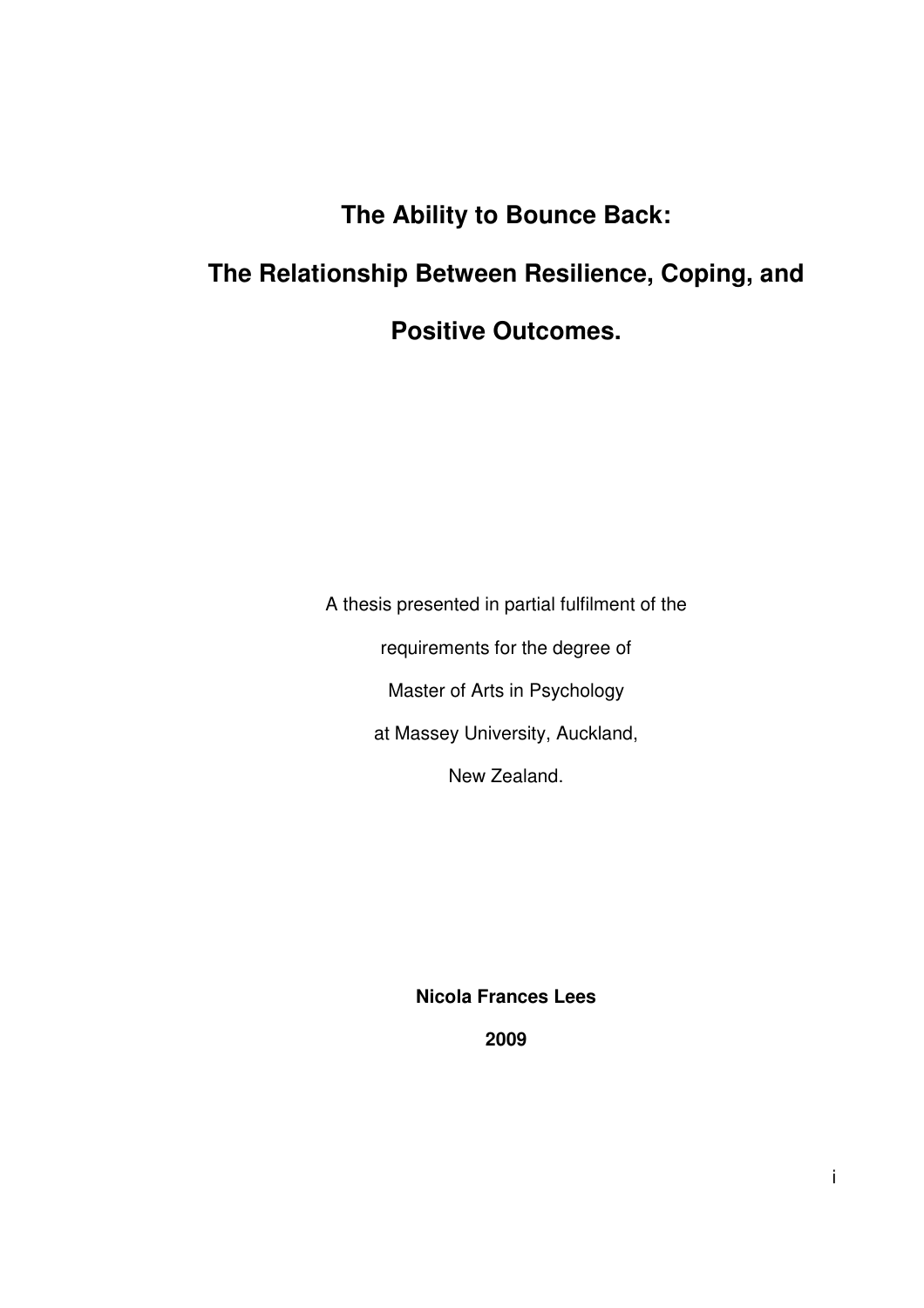#### **ABSTRACT**

Resilience is a term of increasing prevalence in many aspects of society including the workplace. This thesis has sought to examine the relationship resilience has with coping, engagement, and life satisfaction. Data was collected via a survey that included standard measures for the variables of interest and two open-ended questions targeting sources of stress and sources of satisfaction. Findings show a positive relationship between resilience and task-focused coping, engagement, and life satisfaction. No relationship was found between resilience and maladaptive coping or social support. Additionally, it was found that resilience acted as a full mediator in the relationship between task-focused coping and engagement, but had no mediating effect in the relationship between task-focused coping and life satisfaction. The open-ended questions identified that the same demand frequently acted as both a source of stress and a source of satisfaction.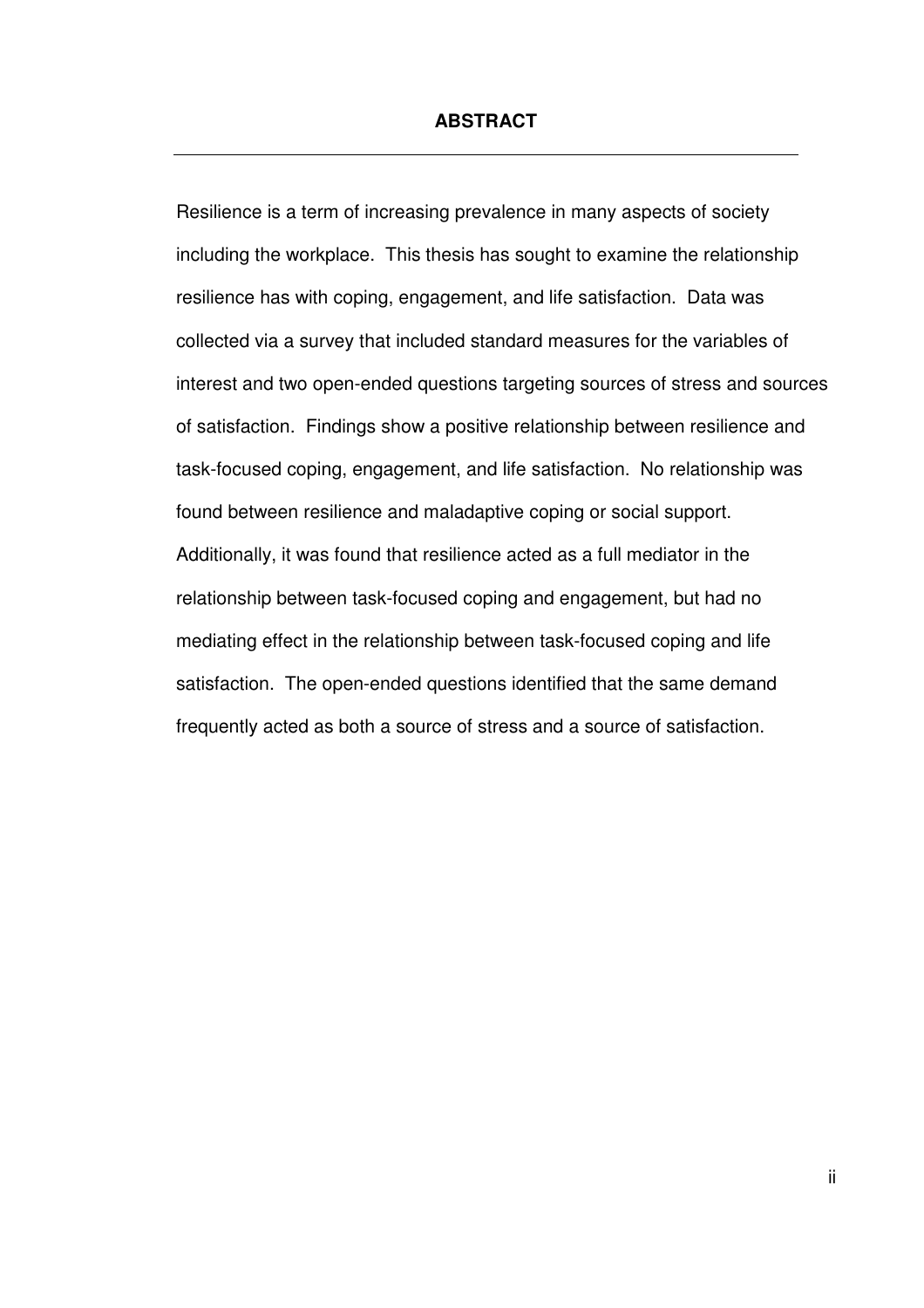The completion of this thesis is not solely the result of my effort as there are a number of people who have supported me through this time and to whom I am very grateful.

To my supervisor Dr. Dianne Gardner, I thank you for your advice, support, your time and effort, and the tolerance you have shown to my many emails and questions. You have guided me through the journey that has been my thesis.

To the participants of this thesis and the lecturers that granted me access to their class, this thesis would not have been possible without your support.

This thesis has also been enhanced from the support an input of many friends and colleagues – I thank you all. Helen, a special thank you goes to you for proof reading this thesis, you assistance and support is very much appreciated.

To my family, Mum, Dad, Dave, Jay, Kathryn, Brenda, Stuart, John and Colleen thank you for your words of encouragement and support. Mum and Dad your reading, re-reading and feedback has been invaluable and very much appreciated.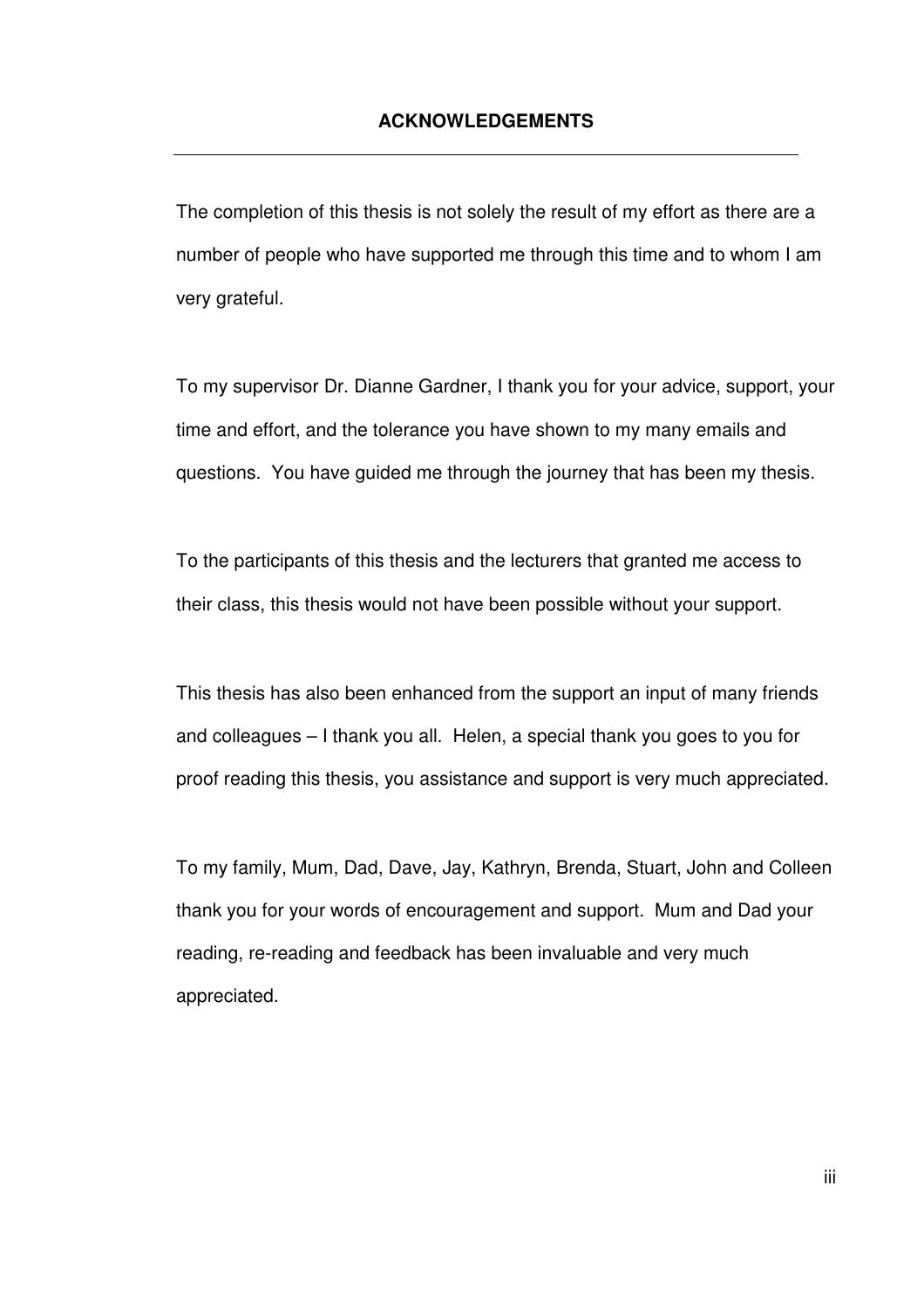Most of all I thank my wonderful husband David who has always believed in me and supported me through the tough times of this thesis journey. You have been my rock and I could not have done this without you.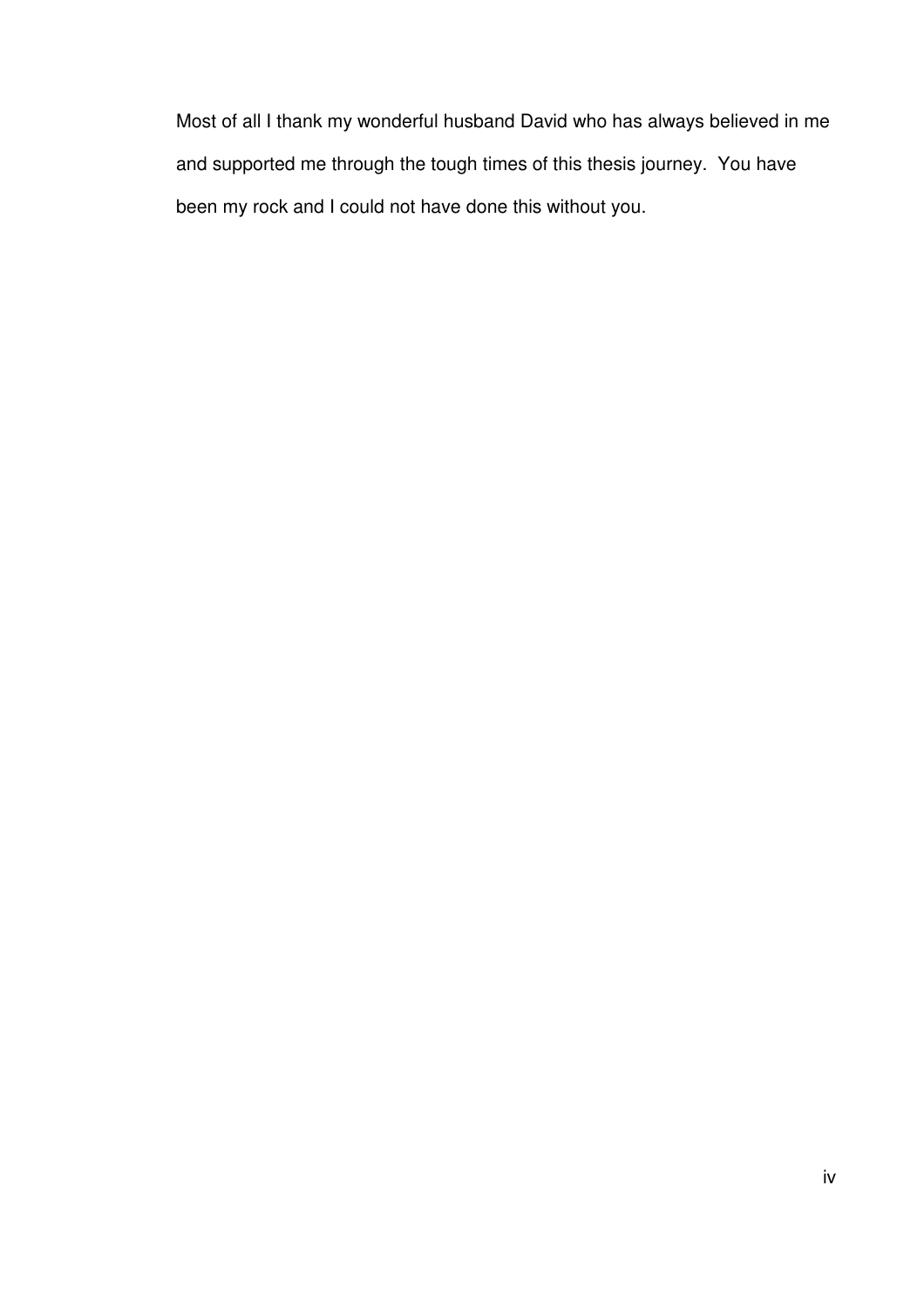## **TABLE OF CONTENTS**

| CHAPTER TWO: MODELS OF STESS AND WELLBEING  10        |  |
|-------------------------------------------------------|--|
|                                                       |  |
|                                                       |  |
|                                                       |  |
|                                                       |  |
|                                                       |  |
|                                                       |  |
|                                                       |  |
|                                                       |  |
|                                                       |  |
| CHPATER THREE: POSITIVE AND NEGATIVE OUTCOMES OF WORK |  |
|                                                       |  |
|                                                       |  |
|                                                       |  |
|                                                       |  |
|                                                       |  |
|                                                       |  |
|                                                       |  |
|                                                       |  |
|                                                       |  |
|                                                       |  |
|                                                       |  |
|                                                       |  |